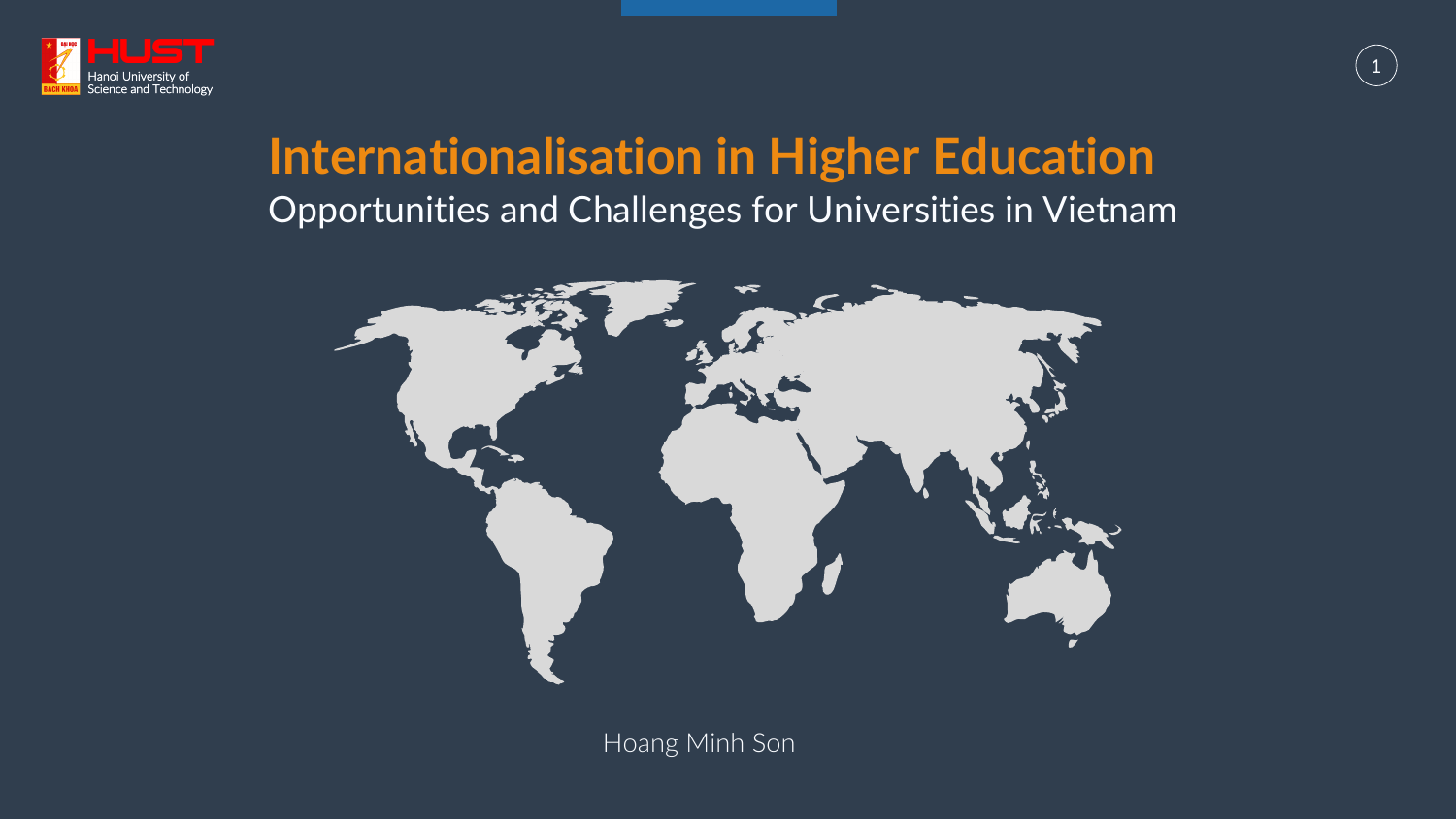

## **Internationalisation in Higher Education (UNESCO 2006)**

- is a process of integrating an international perspective into the education and research
	- § integrates an international, intercultural and global dimension into many aspects of a university or a higher education system:
		- Strategies
			- Teaching and learning
		- Research
		- Service functions
		- Standards and programs
		- Leadership and governance
		- $\bullet$  ....

# Hanoi University of Canada Chanada Channel Canada Channel Canada Channel Canada Channel Canada Channel Canada Channel Canada Channel Canada Channel Canada Channel Canada Channel Canada Channel Canada Channel Canada Channel

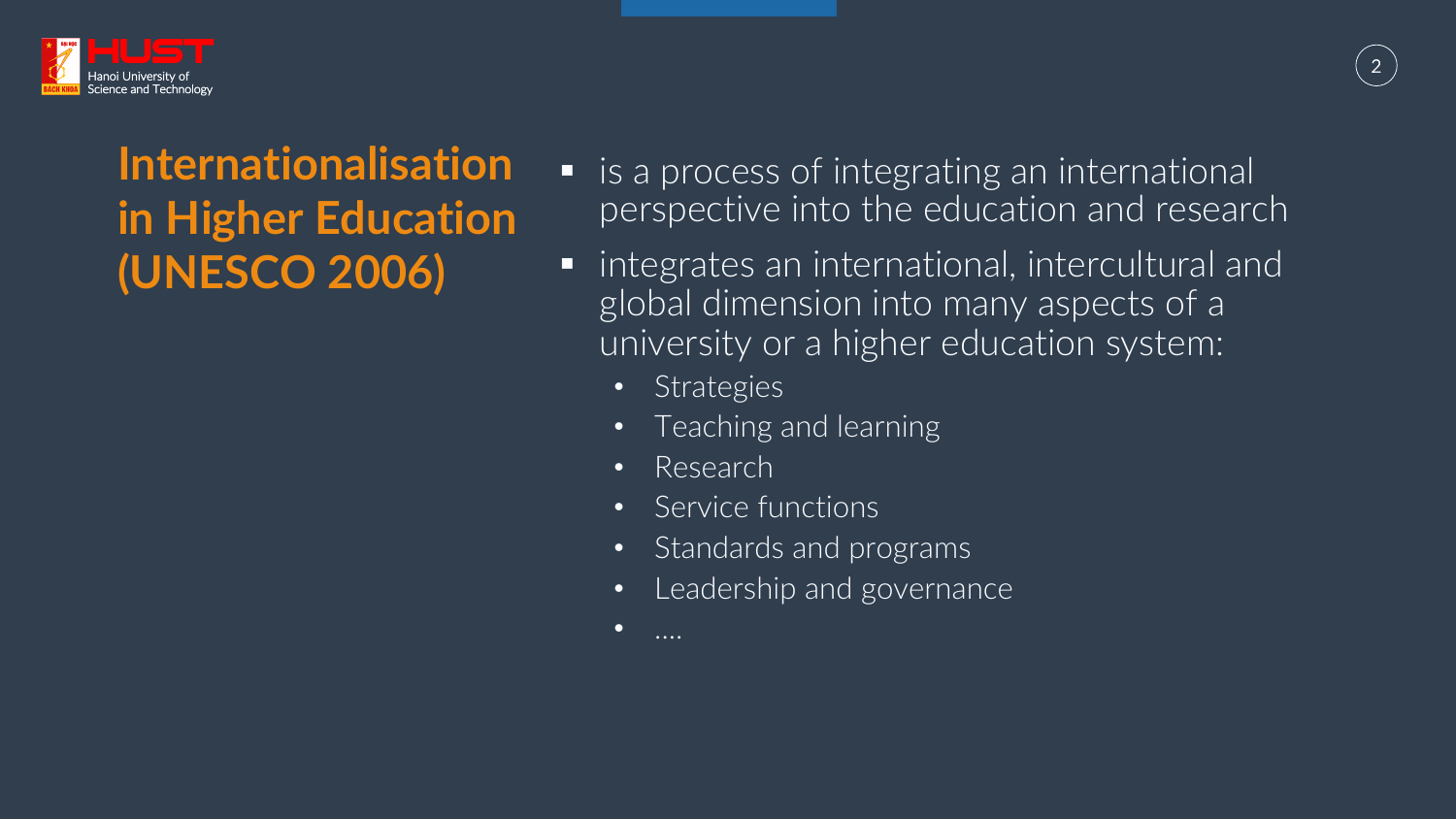

## **Approaches of Internationalisation of Vietnam Higher Education System**

### **Establishing new international HEIs**

- 
- 
- 

 $\blacksquare$ 

#### Internationalising **below that USTH (Vietnam-France) and the manufacture existing HEIs**

§ VGU (Vietnam-Germany) § VJU (Vietnam-Japan)

- **All top universities**
- **Many other universities** and university colleges

### **Establishing new foreign HEIs**

- § RMIT (AUS)
- § BUV (UK)
- § FUV (USA)

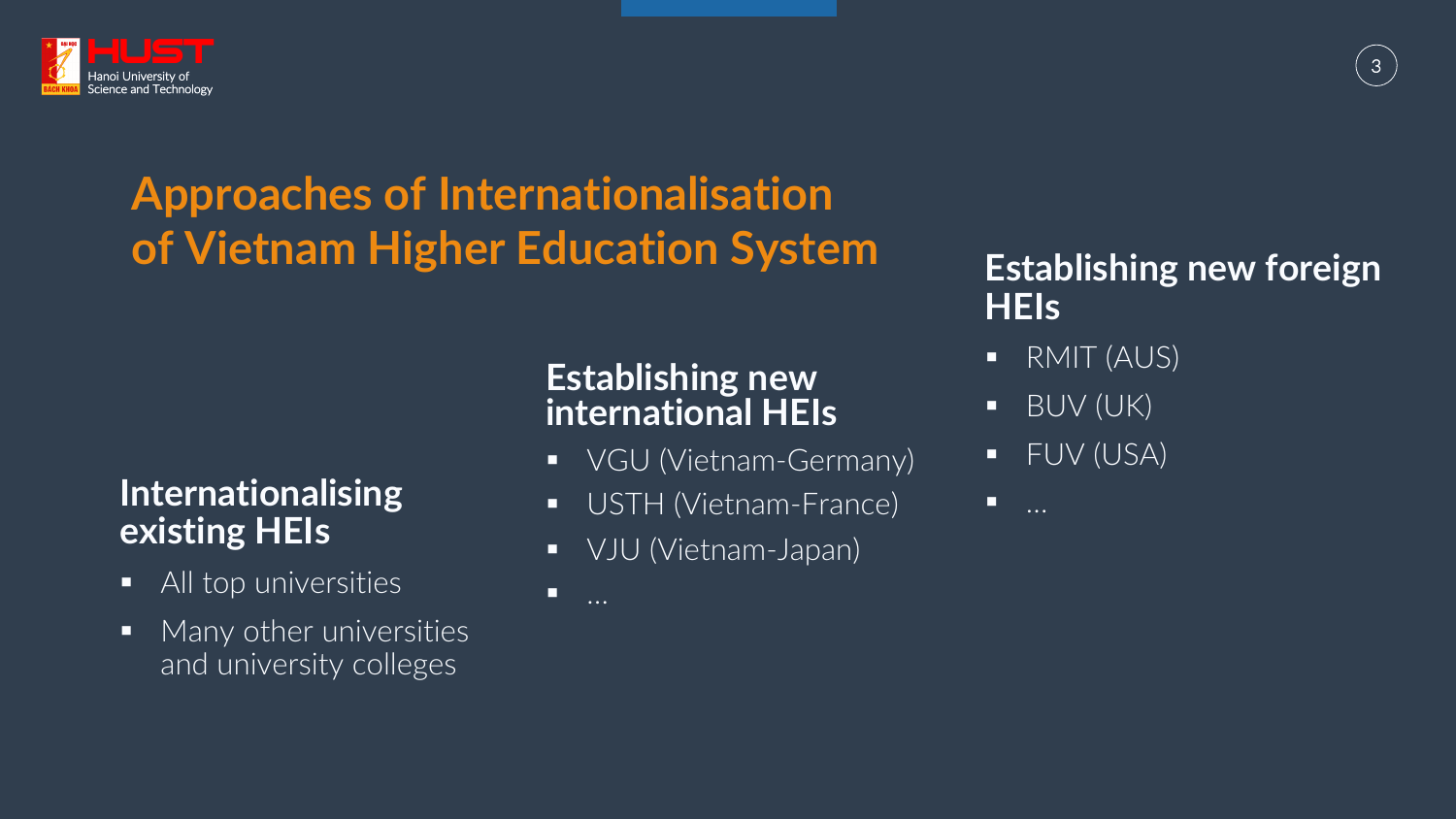

01

02 03

04

International programs with English as medium of instructions

Recruiting overseas students, faculties and scholars

Students and faculties exchange programs

Collaborative research projects and publications



## **Main Components of an Internationalised HE Institution**

05



Adopting international academic standards and conventions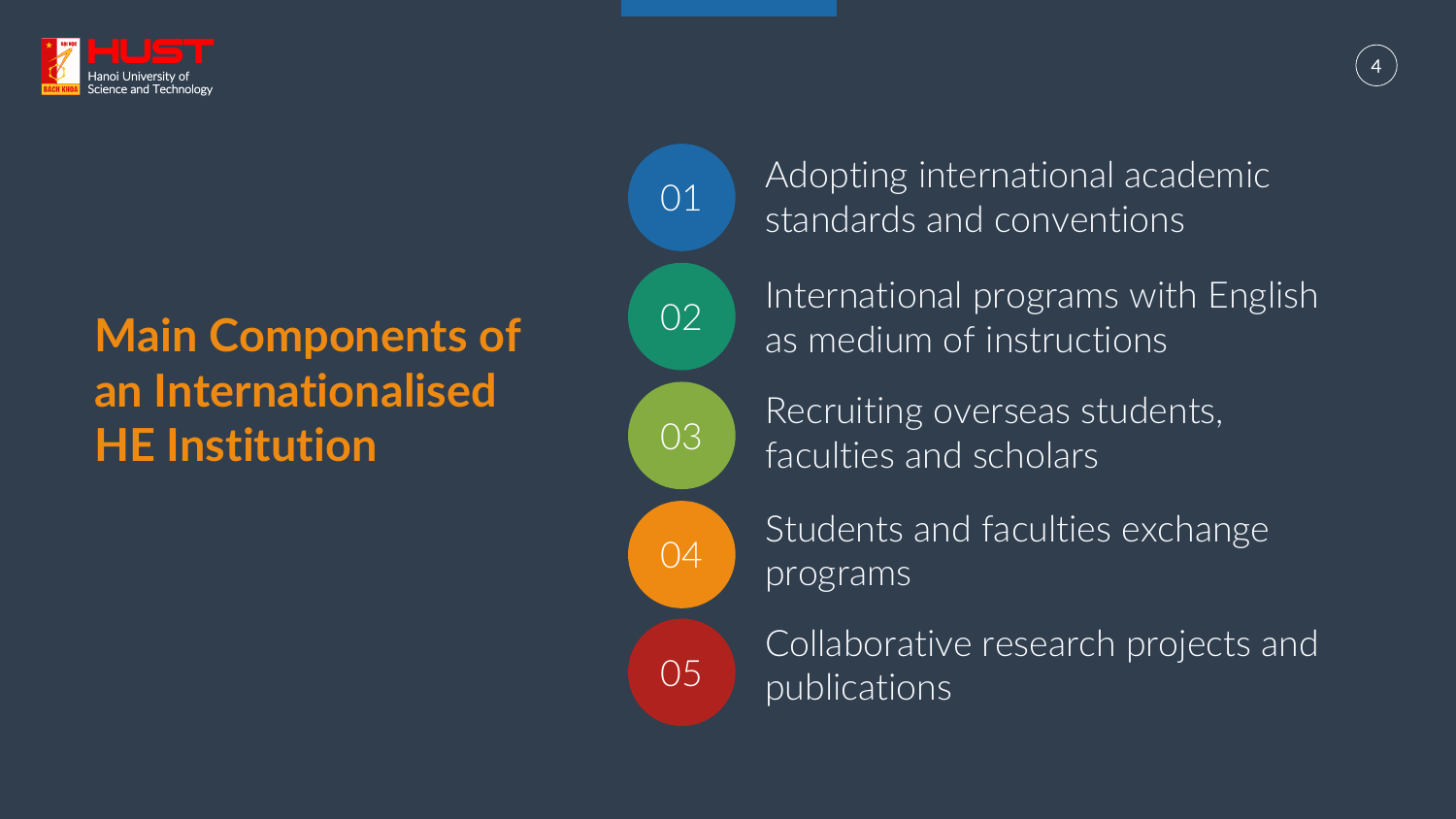

## **Why internationalisation matters in Vietnamese universities?**

- Collaborative education programmes help reform curriculum and adopt international standards
- International faculties and students enrich the culture and motivate domestic students
- Outgoing students gain international experiences which help elevate their careers as global citizen
- Universities gain better recognitions, reputations and rankings in the region and world-wide
- International programmes generate high revenues for universities

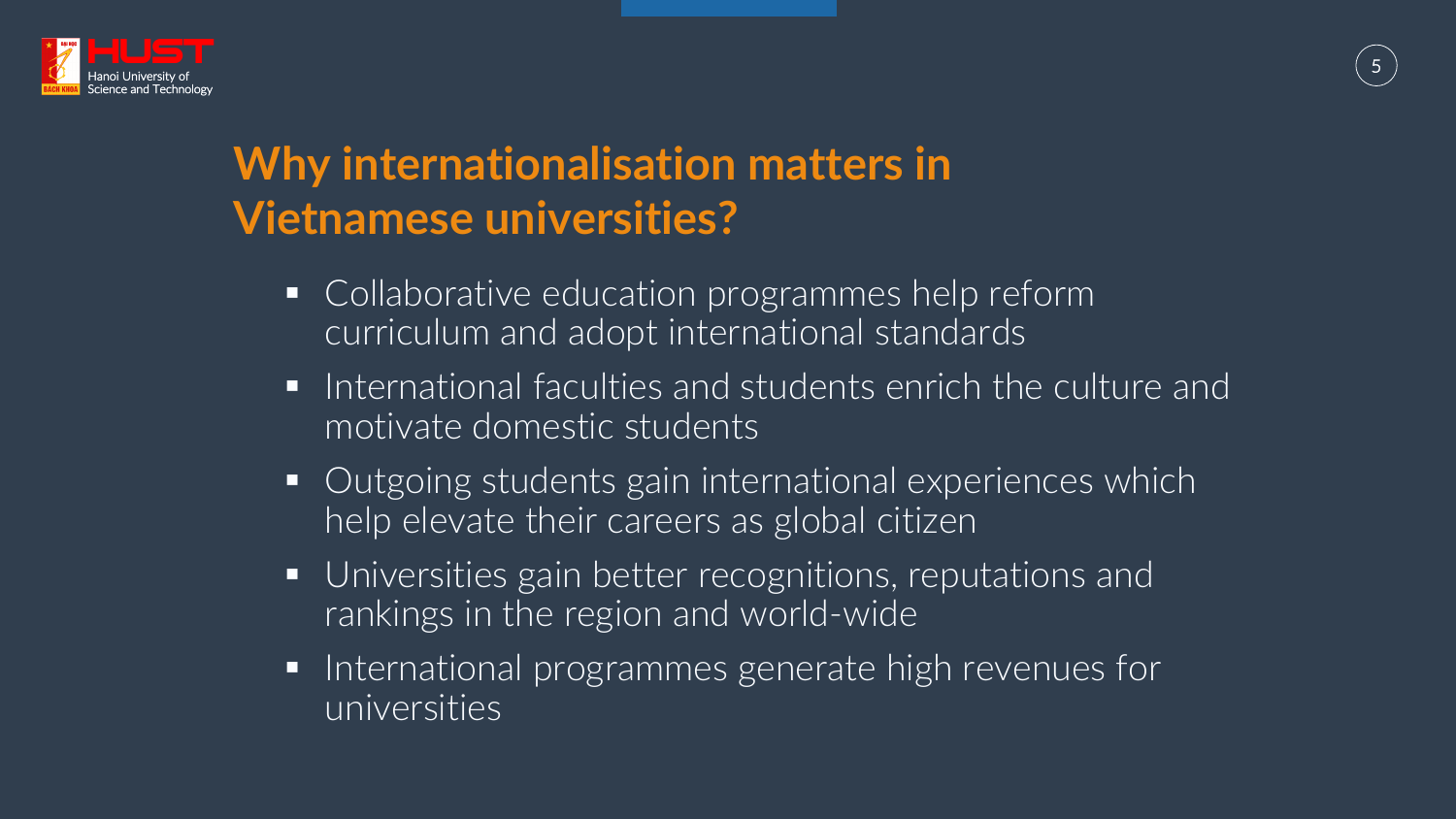

## **Three Stages of Development**

### International Integration

#### Internationalisation



### Globalisation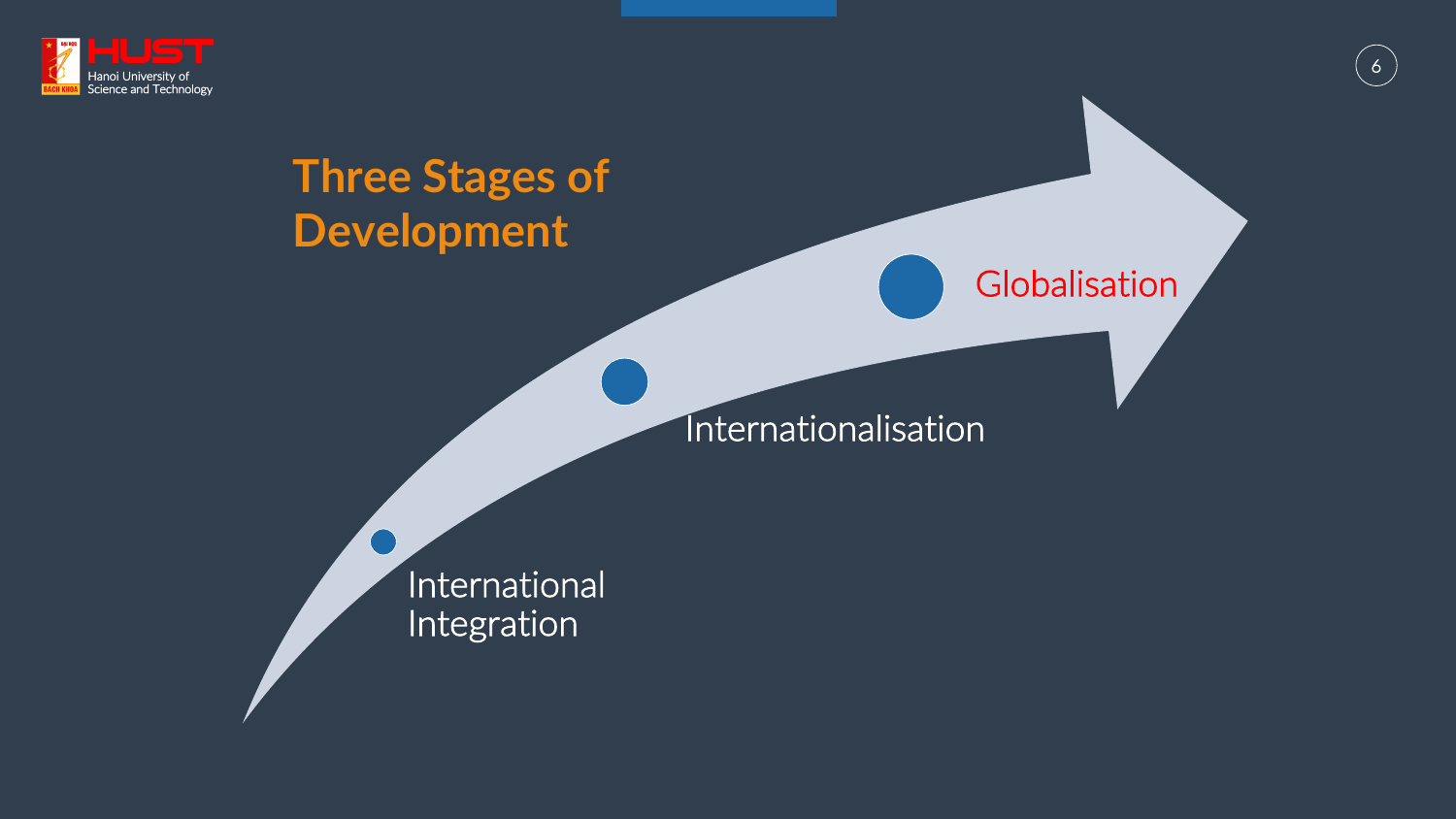

## **Internationalisation of Vietnamese HEIs**

- § Almost all HEIs have some activities of internationalisation
- **•** International collaborative programs, student and staff mobility programs are most popular



- 
- Top universities get international accreditations of institutions or programs
- Top universities get recognition in international rankings (2 VNU, HUST, TDTU) ■ Top universities focusing now more on international collaboration in research and postgraduate education
	-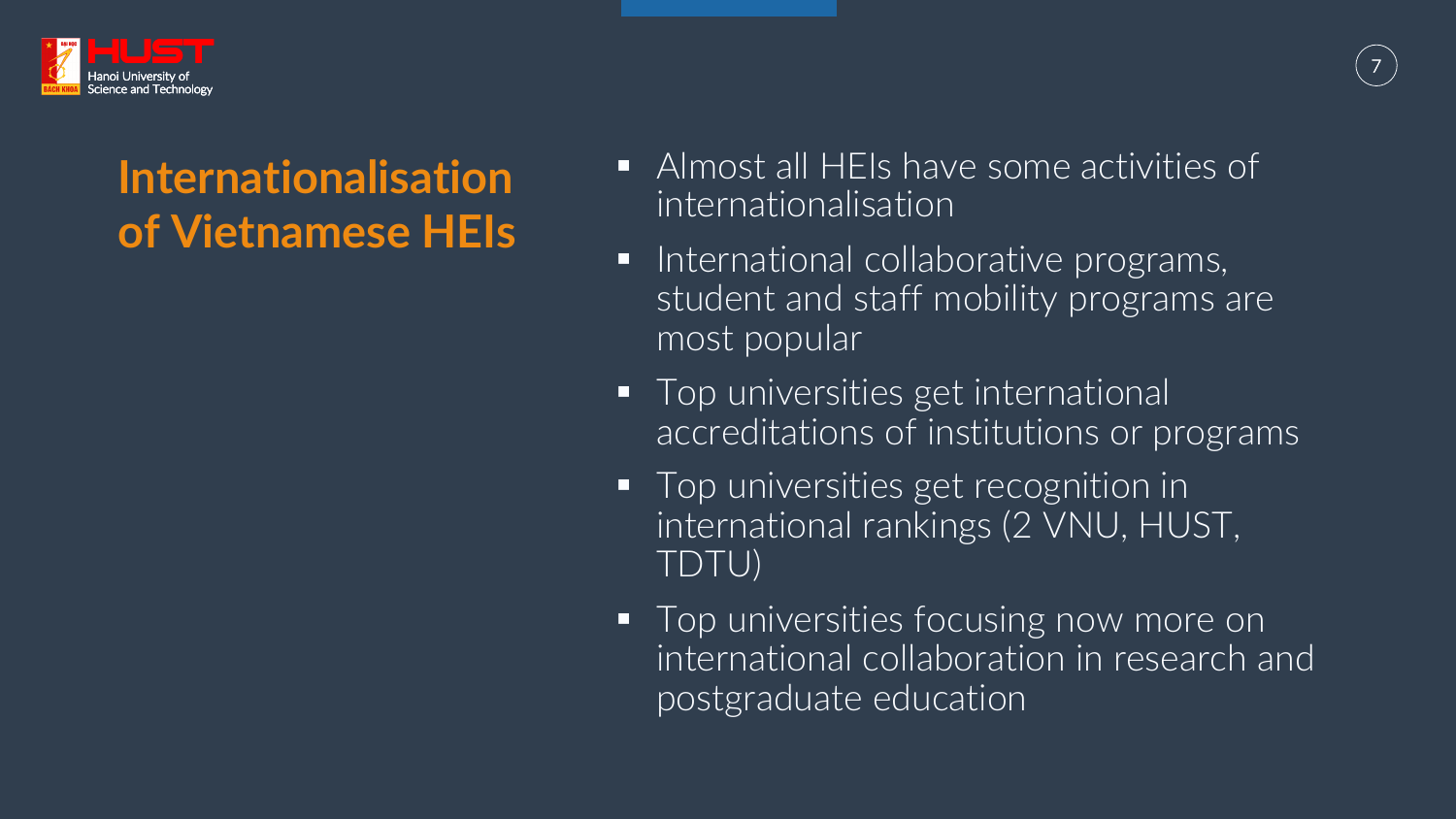

## **Legal frameworks for Internationalisation in Vietnam Higher Education**

■ Resolution No. 29-NQ/TW on fundamental and comprehensive innovation in education and training, serving industrialisation and modernisation of the country

■ Revised HE Law 2018 focusing on autonomy, governance reform, and quality assurance

■ Decree No. 86/2018/ND-CP: Foreign cooperation and investment in education

■ National Standards: National Qualification Frameworks, Evaluation and Accreditation Standards of HEIs and Programs,…

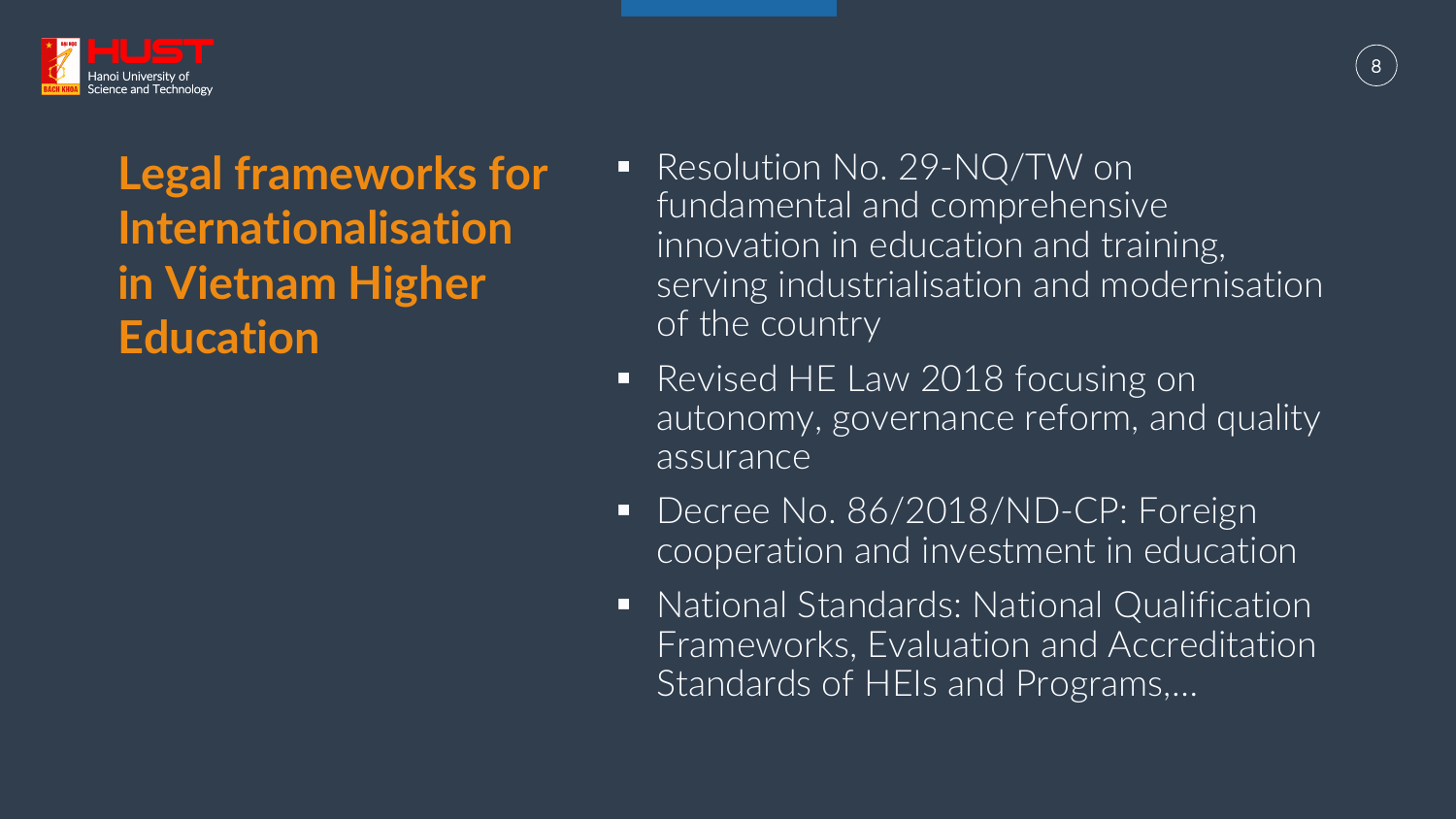

## **Opportunities for Universities in Vietnam**

01

02

03

04

- High demand and increased affordability of young generations for high-quality education (also form the region)
- Increased autonomy for universities for collaborate with international partners and open new programs
- Globalisation fosters more foreign companies and universities to collaborate with Vietnamese partners
- Wide accessibility of MOOCs and digital tools for
- Motivations of Vietnamese universities to gain



world reputations and rankings



higher education sectors

05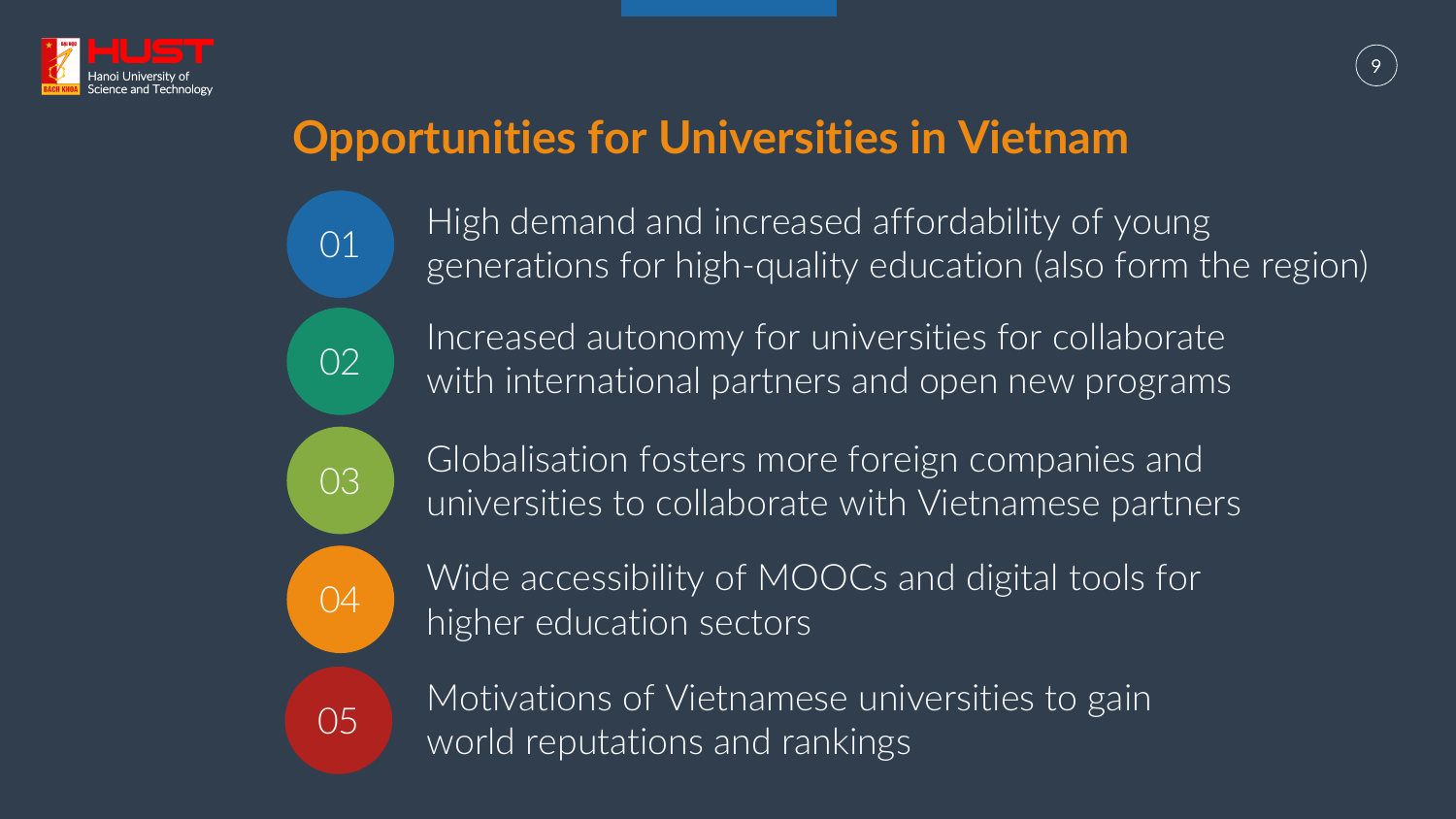

## **Autonomy in International Education Collaboration**

Higher education institution can decide on its own:

- To establish any new Bachelor program if the institution is accredited ■ To establish a new Master program based on a accredited related
- Bachelor program
- To establish a new PhD program based a accredited related Master program
- To develop the curricular (as long as its conforms to national standard)
- To choose the language of instruction
	- programs



- 
- To select the accreditation agency for accreditation of institution and

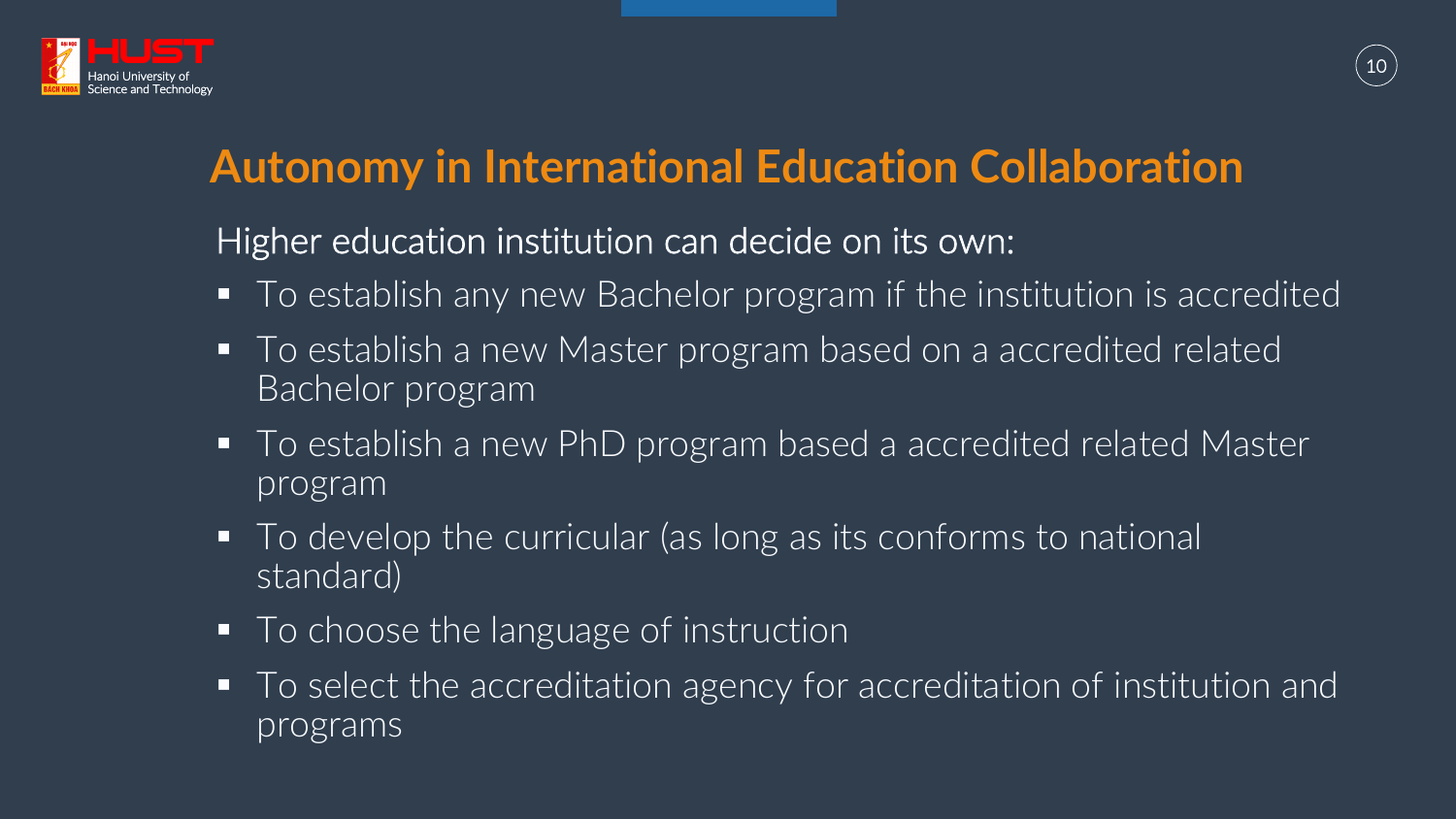

## **Challenges for Universities in Vietnam**

01 02

03

04

- Stronger competitions among universities to recruit students and talented staff, domestic and global
- Reform of university governance model and restructuring of higher education system
- Limited financial support from government, disadvantages for weak universities to implement autonomy
- Equality and accessibility for disadvantaged student, students form low-income families